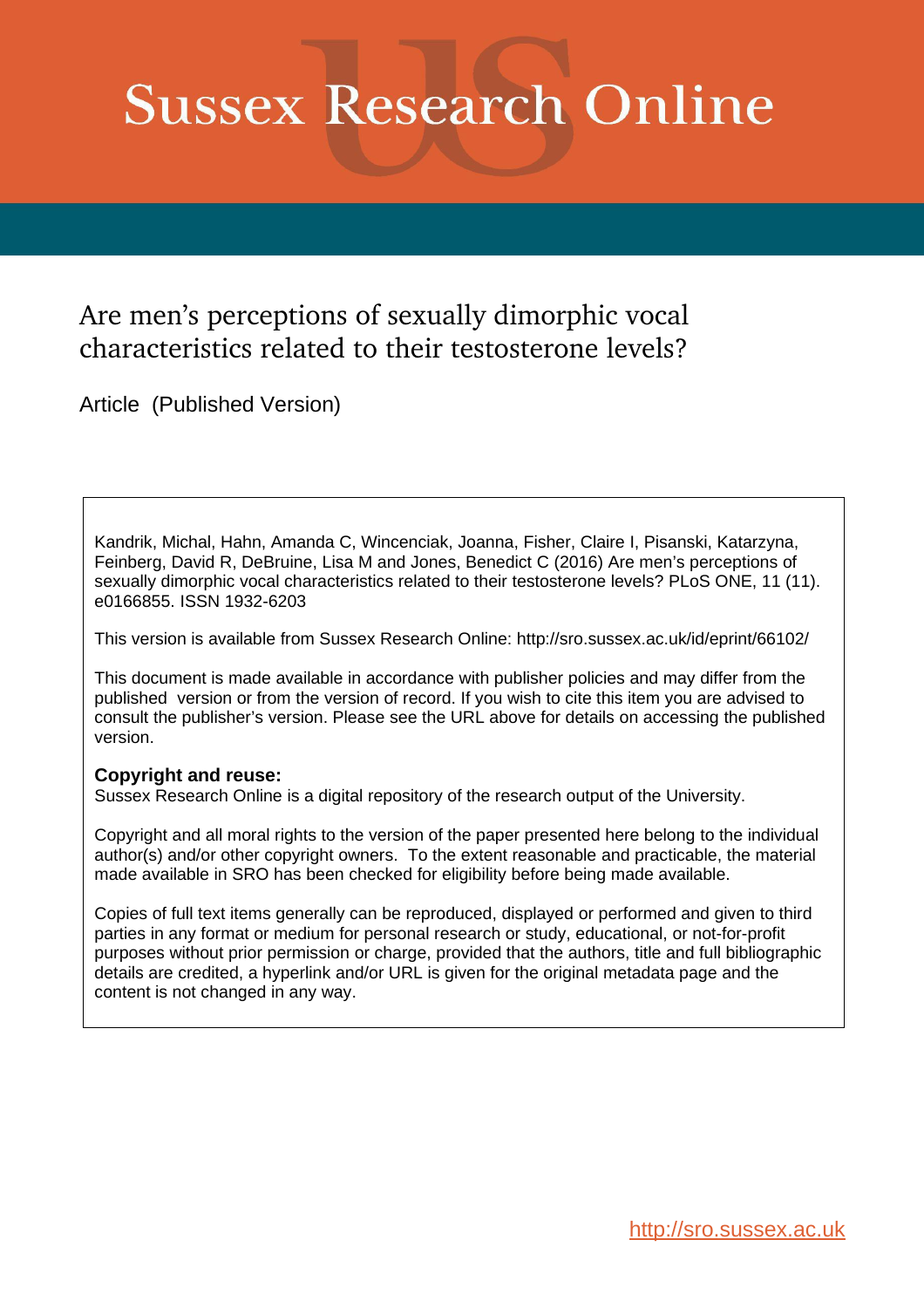

## **O** OPEN ACCESS

**Citation:** Kandrik M, Hahn AC, Wincenciak J, Fisher CI, Pisanski K, Feinberg DR, et al. (2016) Are Men's Perceptions of Sexually Dimorphic Vocal Characteristics Related to Their Testosterone Levels? PLoS ONE 11(11): e0166855. doi:10.1371/ journal.pone.0166855

**Editor:** Jorge Mpodozis, Universidad de Chile, CHILE

**Received:** April 28, 2016

**Accepted:** November 5, 2016

**Published:** November 22, 2016

**Copyright:** © 2016 Kandrik et al. This is an open access article distributed under the terms of the Creative Commons [Attribution](http://creativecommons.org/licenses/by/4.0/) License, which permits unrestricted use, distribution, and reproduction in any medium, provided the original author and source are credited.

**Data Availability Statement:** All relevant data are within the paper and its Supporting Information files.

**Funding:** BCJ is funded by European Research Council Grant 282655 (OCMATE) [\(https://erc.](https://erc.europa.eu/) [europa.eu/\)](https://erc.europa.eu/). LMD & BCJ are funded by ESCR Grant ES/I031022/2 [\(http://www.esrc.ac.uk/\)](http://www.esrc.ac.uk/). MK is funded by ESRC +3 PhD studentship ES/J500136/ 1 [\(http://www.esrc.ac.uk/\)](http://www.esrc.ac.uk/). DRF is funded by Ontario Ministry of Research and Innovation Early Researcher Award (ER11-08-084) [\(https://www.](https://www.ontario.ca/page/early-researcher-awards) [ontario.ca/page/early-researcher-awards\)](https://www.ontario.ca/page/early-researcher-awards). KP is

<span id="page-1-0"></span>RESEARCH ARTICLE

## Are Men's Perceptions of Sexually Dimorphic Vocal Characteristics Related to Their Testosterone Levels?

**Michal Kandrik1 \*, Amanda C. Hahn1¤<sup>a</sup> , Joanna Wincenciak1¤<sup>b</sup> , Claire I. Fisher1 , Katarzyna Pisanski2 , David R. Feinberg3 , Lisa M. DeBruine1 , Benedict C. Jones1**

**1** Institute of Neuroscience and Psychology, University of Glasgow, Glasgow, United Kingdom, **2** School of Psychology, University of Sussex, Brighton, United Kingdom, **3** Department of Psychology, Neuroscience, & Behaviour, McMaster University, Hamilton, ON, Canada

¤a Current address: Department of Psychology, Humboldt State University, Arcata, California, United States of America

¤b Current address: Institute of Neuroscience, Newcastle University, Newcastle, United Kingdom \* m.kandrik.1@research.gla.ac.uk

### Abstract

Feminine physical characteristics in women are positively correlated with markers of their mate quality. Previous research on men's judgments of women's facial attractiveness suggests that men show stronger preferences for feminine characteristics in women's faces when their own testosterone levels are relatively high. Such results could reflect stronger preferences for high quality mates when mating motivation is strong and/or following success in male-male competition. Given these findings, the current study investigated whether a similar effect of testosterone occurs for men's preferences for feminine characteristics in women's voices. Men's preferences for feminized versus masculinized versions of women's and men's voices were assessed in five weekly test sessions and saliva samples were collected in each test session. Analyses showed no relationship between men's voice preferences and their testosterone levels. Men's tendency to perceive masculinized men's and women's voices as more dominant was also unrelated to their testosterone levels. Together, the results of the current study suggest that testosterone-linked changes in responses to sexually dimorphic characteristics previously reported for men's perceptions of faces do not occur for men's perceptions of voices.

#### **Introduction**

Feminine physical characteristics are positively correlated with measures of women's repro-ductive health (e.g., [[1,2\]](#page-7-0)), general medical health [\[3,](#page-7-0) [4\]](#page-7-0), and maternal tendencies [\[5\]](#page-7-0). Given that these traits are highly valued in mates, women displaying feminine physical characteristics tend to be judged as more attractive than relatively masculine women (reviewed in [[6,](#page-7-0) [7\]](#page-7-0)).

Several lines of evidence suggest that men's preferences for feminine characteristics in women's faces are stronger when their own testosterone levels are relatively high. For example, Welling et al. [[8\]](#page-7-0) reported that men showed stronger preferences for feminine shape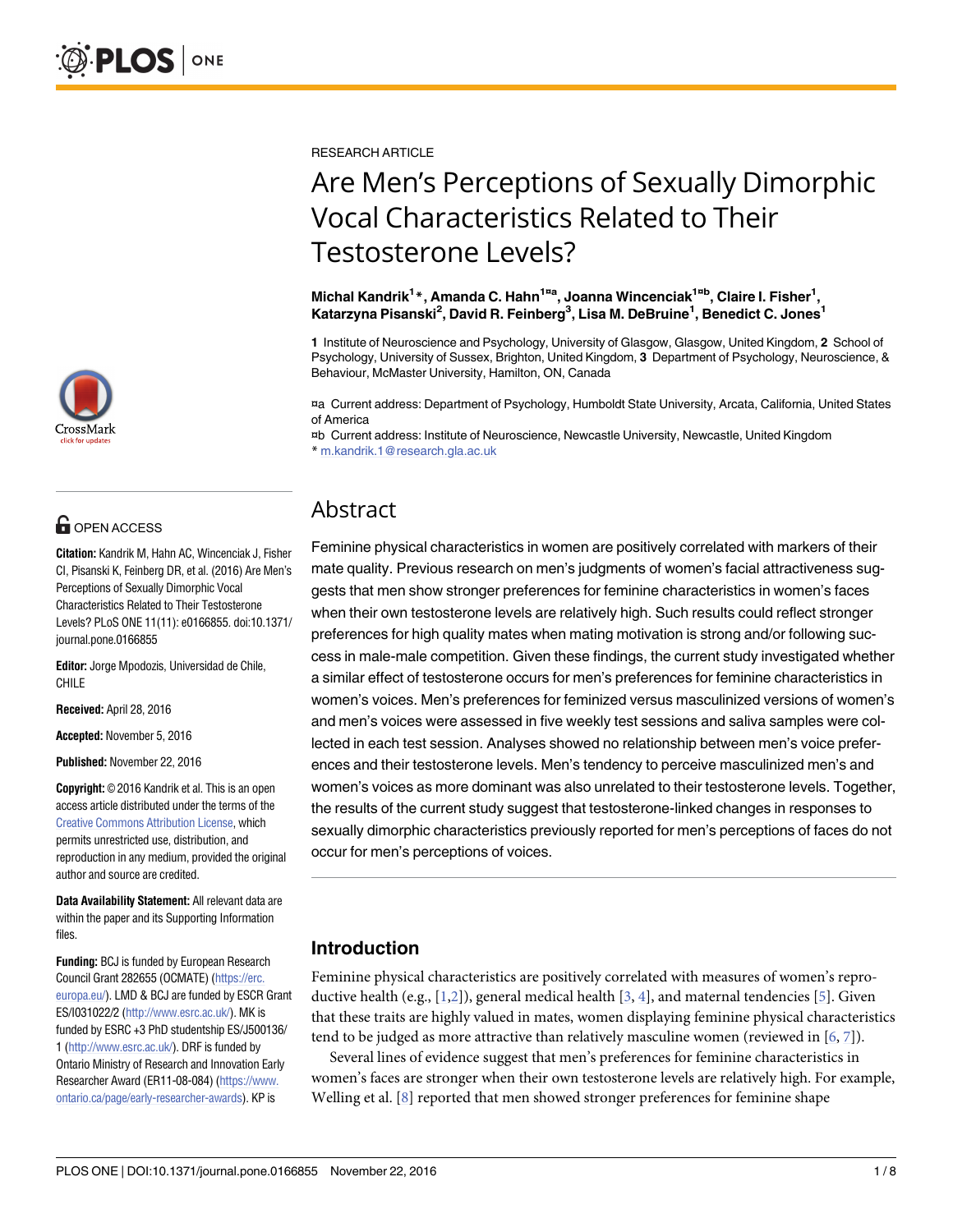<span id="page-2-0"></span>

funded by European Commission Marie Sklodowska-Curie individual Fellowship H2020- MSCA-IF-2014-655859 ([http://ec.europa.eu/](http://ec.europa.eu/research/mariecurieactions/about-msca/actions/if/index_en.htm) [research/mariecurieactions/about-msca/actions/if/](http://ec.europa.eu/research/mariecurieactions/about-msca/actions/if/index_en.htm) index en.htm). The funders had no role in study design, data collection and analysis, decision to publish, or preparation of the manuscript.

**Competing Interests:** The authors have declared that no competing interests exist.

characteristics in women's, but not men's, faces when their own testosterone levels were higher. Relatedly, Welling et al. [\[9](#page-7-0)] found that men who had been randomly allocated to the winning condition in a male-male contest (playing against another man in a video game with a fixed outcome) subsequently showed stronger preferences for feminine shape characteristics in women's faces than did men randomly allocated to the losing condition. Welling et al. [[9\]](#page-7-0) did not measure men's testosterone levels. However, given that testosterone levels tend to be higher in winners of male-male contests than in losers (reviewed in [\[10\]](#page-7-0)), Welling et al's [\[9\]](#page-7-0) results are consistent with men showing stronger preferences for feminine women when their own testosterone levels are relatively high.

Increased preferences for feminine women when men's own testosterone levels are high could occur because success in male-male competition increases access to high quality mates [\[9](#page-7-0)]. Given that testosterone levels are associated with mating motivation in men (see [[11](#page-7-0)] for a recent review), increased preferences for feminine women when men's own testosterone levels are high could also reflect stronger preferences for high quality mates when men's mating motivation is strong [[8\]](#page-7-0).

To date, evidence that men show stronger preferences for feminine women when their own testosterone levels are high has come exclusively from studies investigating men's preferences for feminine characteristics in women's faces. However, sexually dimorphic characteristics are also present in the human voice (reviewed in [\[6,](#page-7-0) [7](#page-7-0)]). Women's voices tend to have both higher fundamental frequencies (i.e., higher pitch) and higher formant frequencies than do men's voices (reviewed in [[6](#page-7-0), [7\]](#page-7-0)). These feminine acoustic characteristics are associated with attractiveness in women's voices  $[7, 12-14]$  $[7, 12-14]$  $[7, 12-14]$  $[7, 12-14]$  $[7, 12-14]$  $[7, 12-14]$  $[7, 12-14]$  and men tend to respond to femininity in women's faces and voices in similar ways (reviewed in [[7](#page-7-0)]). Because previous research suggests that men's preferences for femininity in women's faces are stronger when their own testosterone levels are high [[8,](#page-7-0) [9\]](#page-7-0), the current study used a longitudinal design to investigate whether men's preferences for higher voice pitch and higher formant frequencies in women's voices are stronger when their own salivary testosterone levels are high. Additionally, because previous research has reported that men show stronger preferences for feminine characteristics in women's, but not men's, faces when their own testosterone levels are high [\[8\]](#page-7-0), we also assessed men's preferences for manipulated pitch and formant frequencies in men's voices. Men's voice preferences were tested in five weekly test sessions, with each participant also providing a saliva sample in each test session.

While men tend to ascribe high attractiveness to women's voices with feminine acoustic properties (reviewed in [[7](#page-7-0)]), men tend to ascribe high dominance to men's and women's voices with masculine characteristics (e.g., low pitch and formants, reviewed in [\[15](#page-7-0)]). Moreover, previous research has shown that voices contain cues to men's and women's physical dominance [[16](#page-7-0), [17](#page-7-0)]. Research on men's dominance judgments of men's faces suggests that winners of malemale contests are less likely to ascribe high dominance to masculine men than are losers [\[18\]](#page-7-0). Welling et al. [\[19\]](#page-7-0) recently proposed that this effect of contest outcome on men's perceptions of other men's dominance could be due to the effects of testosterone on men's dominance perceptions. Consequently, the current study also tested whether men were more likely to ascribe high dominance to men's voices with masculine characteristics when their own testosterone levels were relatively low. We also examined men's dominance judgments of women's voices.

#### **Methods**

#### **Participants**

Forty-six heterosexual men participated in the study (mean age = 22.1 years, SD = 3.20 years). All participants were students at the University of Glasgow (Scotland, UK). None of these men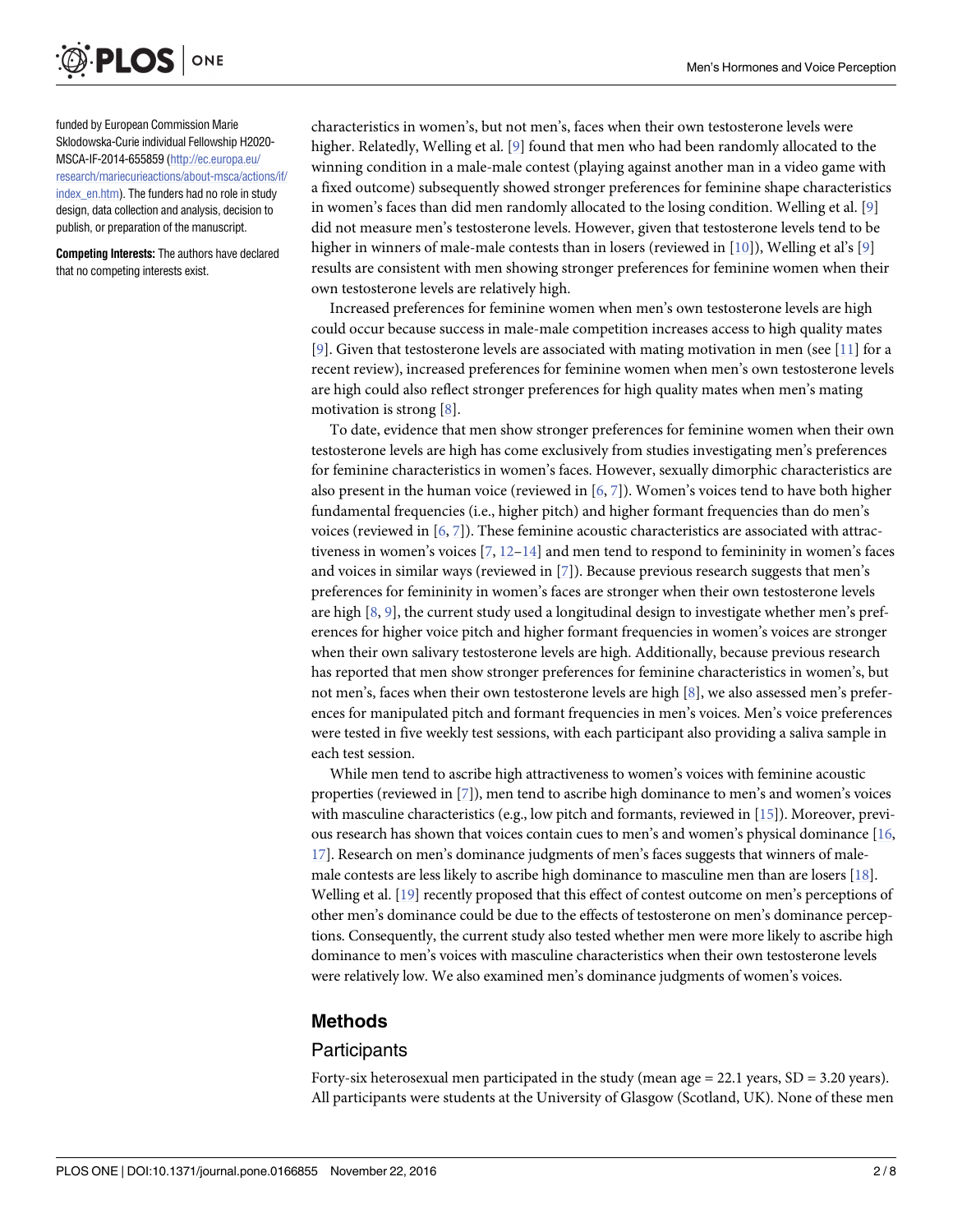<span id="page-3-0"></span>were currently taking any form of hormonal supplement and all indicated that they had not taken any form of hormonal supplement in the 90 days prior to participation. One additional man was tested but excluded from the dataset because of an average hormone level that was more than five standard deviations above the sample mean. All participants provided written consent and all aspects of the study were approved by the School of Psychology (University of Glasgow) ethics committee.

#### Voice stimuli

Recordings of 6 men and 6 women between the ages of 18 and 25 speaking the English monopthong vowels, "ah"/α/, "ee"/i/, "e"/ε/, "oh"/o/, and "oo"/u/, were made in an anechoic soundcontrolled booth using a Sennheiser MKH 800 cardioid condenser microphone, at an approximate distance of 5–10 cm. Voice recordings were digitally encoded using an M-Audio Fast Track Ultra interface at a sampling rate of 96 kHz and 32-bit amplitude quantization, and transferred to a computer as PCM WAV files using Adobe Soundbooth CS5 version 3.0.

Following other recent work on perceptions of sexually dimorphic vocal characteristics (e.g., [[20](#page-7-0)]), we created two feminized and two masculinized versions of each original voice recording by independently manipulating voice pitch or formants using the Pitch-Synchronous Overlap Add (PSOLA) algorithm in Praat version 5.2.15 [\[21\]](#page-7-0). Pitch was raised (feminized) or lowered (masculinized) by 10% from baseline while holding formants constant. Likewise formants were raised (feminized) or lowered (masculinized) by 10% from baseline while holding pitch constant. This process created 12 pairs of voices (6 male and 6 female) that differed in pitch and 12 pairs of voices that differed in formants (6 male and 6 female). Following these manipulations, we amplitude normalized the sound pressure level of all voices to 70 decibels using the root mean squared method. The male voice stimuli used in the current study have previously been used to investigate hormonal correlates of women's preferences for masculine characteristics in men's voices [\[20](#page-7-0)]. Voice pitch and formant measures for the feminized and masculinized voice stimuli are given in our supplemental materials (Table A and Table B in S1 [Supplementary](#page-6-0) Materials).

#### Procedure

All participants completed five weekly test sessions which took place between 2pm and 5pm to minimize diurnal variation in hormone levels [[22](#page-7-0)]. During each test session, participants provided a saliva sample via the passive drool method [\[22\]](#page-7-0). Participants were instructed to avoid consuming alcohol and coffee in the 12 hours prior to participation and to avoid eating, smoking, drinking, chewing gum, or brushing their teeth in the 60 minutes prior to participation. Saliva samples were immediately frozen and stored at -32˚C until being shipped, on dry ice, to the Salimetrics Lab (Suffolk, UK) for analysis, where they were assayed using the Salivary Testosterone Enzyme Immunoassay Kit 1–2402 (M = 177.69 pg/mL, SD = 40.22 pg/mL). Although previous research examining links between men's hormone levels and responses to sexually dimorphic characteristics has focused on possible effects of testosterone levels [\[8](#page-7-0), [9](#page-7-0), [19\]](#page-7-0), research on mating motivation [[23](#page-8-0), [24](#page-8-0)] and male-male competition [[25](#page-8-0), [26](#page-8-0)] more generally has also implicated cortisol. Consequently, men's saliva samples were also assayed using the Salivary Cortisol Enzyme Immunoassay Kit  $1-3002$  (M = 0.19 μg/dL, SD = 0.08 μg/dL). All assays passed Salimetrics' quality control.

In each of five test sessions, participants listened to 24 pairs of voices (each pair consisting of a masculinized and a feminized version of the same voice) through headphones and, on separate trials, reported which voice in each pair sounded either more attractive or more dominant. Male and female voice stimuli were presented in separate blocks of trials and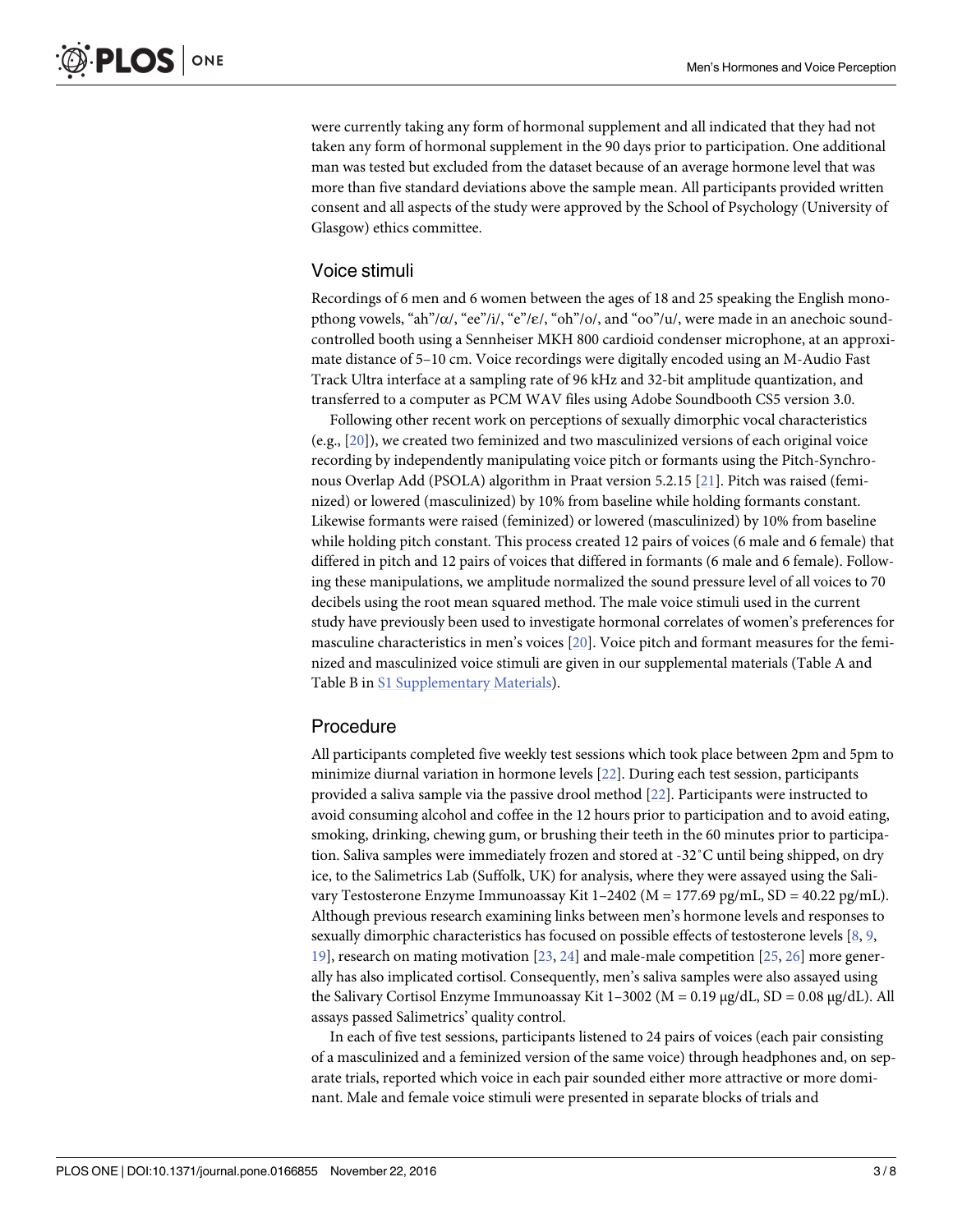<span id="page-4-0"></span>attractiveness and dominance judgments were also made in separate blocks of trials. Block order, trial order, and the order in which participants listened to the masculinized and feminized versions in each pair were fully randomized. The sound volume was set to the same level on every testing machine, and participants were asked not to change it. All testing machines as well as all headphones used in the study were identical. This type of test has been used to assess perceptions of masculinized versus feminized versions of voices in previous work (e.g., [\[13,](#page-7-0) [20\]](#page-7-0)). Data are included as S1 [Data](#page-6-0).

#### **Results**

First, we calculated the proportion of trials on which feminized versions of women's voices or masculinized versions of men's voices were chosen. This score was calculated separately for each combination of participant, test session, judgment (attractiveness, dominance), manipulation type (pitch manipulation, formant manipulation), and sex of voice (male, female). These scores were centered on 0.5 (i.e., chance).

Next, we investigated how these scores were related to men's current hormone levels. Attractiveness judgments of women's voices, attractiveness judgments of men's voices, dominance judgments of women's voices, and dominance judgments of men's voices were all analyzed separately.

In each analysis, we tested for effects of hormone levels on voice perceptions using multilevel modeling with test sessions grouped by participant (five test sessions per participant). Analyses were conducted using R [[27](#page-8-0)], *lme4* [\[28\]](#page-8-0), and *lmerTest* [\[29\]](#page-8-0). For analyses of responses to women's voices, the proportion of feminized voices chosen (centered on chance) was entered as the dependent variable at the test session level. For analyses of responses to men's voices, the proportion of masculinized voices chosen (centered on chance) was entered as the dependent variable, again at the test session level. Testosterone and cortisol levels were entered as predictors at the test session level, each centered on their subject-specific means. Manipulation type (effect-coded so that the pitch manipulation was assigned a value 0.5 and the formant manipulation was assigned a value -0.5) was also entered as a predictor at the test session level. Each model also included two-way interactions between current testosterone level and manipulation type and between current cortisol level and manipulation type. The analyses and results are specified in full in Results in S1 [Supplementary](#page-6-0) Materials.

#### Attractiveness judgments of women's voices

In our analysis of women's vocal attractiveness, the intercept approached significance ( $t = 1.86$ , p = .070), indicating that men generally preferred feminized versions of women's voices to masculinized versions. There were no other significant effects or interactions (all |t| *<* 1.10, all p *>*.274). Repeating this analysis with testosterone retained as a predictor, but excluding cortisol, or with cortisol retained as a predictor, but excluding testosterone, did not reveal any effects involving hormone levels (all |t| *<* 0.970, all p *>* .333).

#### Attractiveness judgments of men's voices

In our analysis of men's vocal attractiveness, the intercept was significant (t = 7.01, p *<* .001), indicating that men generally preferred masculinized versions of men's voices to feminized versions. The effect of manipulation type was also significant ( $t = 5.40$ ,  $p < .001$ ), indicating that men showed stronger preferences for masculinized male voices manipulated in pitch  $(M = 0.18, SD = 0.23)$  than manipulated in formants  $(M = 0.09, SD = 0.23)$ . There were no other significant effects or interactions (all |t| *<* 1.40, all p *>* .161). Repeating this analysis with testosterone retained as a predictor, but excluding cortisol, or with cortisol retained as a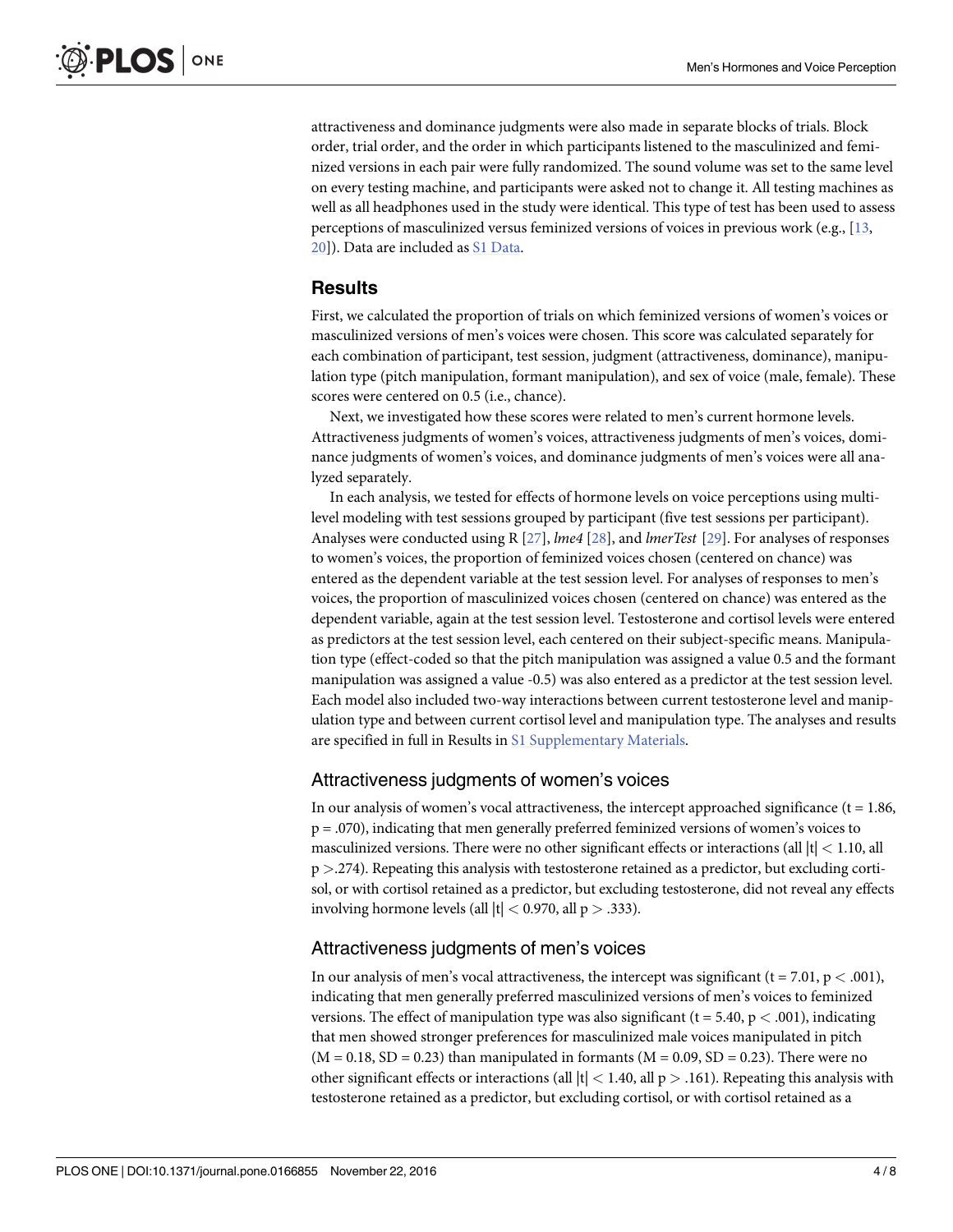<span id="page-5-0"></span>predictor, but excluding testosterone, did not reveal any effects involving hormone levels (all | t| *<* 1.69, all p *>* .093).

#### Dominance judgments of women's voices

In our analysis of women's vocal dominance, the intercept was significant (t = –9.73, p *<* .001), indicating that men generally judged masculinized versions of women's voices to be more dominant than feminized versions. The effect of manipulation type was also significant  $(t = -4.23, p < .001)$ , indicating that men chose masculinized female voices as the more dominant more often when voices were manipulated in pitch  $(M = -0.24, SD = 0.22)$  than when they were manipulated in formants ( $M = -0.16$ , SD = 0.26). There were no other significant effects or interactions (all  $|t|$  < 0.52, all  $p > .610$ ). Repeating this analysis with testosterone retained as a predictor, but excluding cortisol, or with cortisol retained as a predictor, but excluding testosterone, did not reveal any effects involving hormone levels (all |t| *<* 0.54, all  $p > .590$ ).

#### Dominance judgments of men's voices

In our analysis of men's vocal dominance, the intercept was significant ( $t = 14.36$ ,  $p < .001$ ), indicating that men generally judged masculinized versions of men's voices to be more dominant than feminized versions. There were no other significant effects or interactions (all |t| *<* 1.25, all p *>* .241). Repeating this analysis with testosterone retained as a predictor, but excluding cortisol, or with cortisol retained as a predictor, but excluding testosterone, did not reveal any effects involving hormone levels (all |t| *<* 1.06, all p *>* .290).

#### **Discussion**

The current study tested for possible relationships between within-subject changes in men's salivary testosterone and cortisol levels and their preferences for, and dominance perceptions of, voices manipulated in sexually dimorphic acoustic properties. Consistent with previous research, men generally judged masculinized male and female voices as more dominant than feminized versions [[15](#page-7-0)] and judged masculinized male voices as more attractive than feminized versions [[13](#page-7-0)]. Also consistent with previous research [\[12,](#page-7-0) [30\]](#page-8-0), men tended to judge feminized female voices as more attractive than masculinized versions, although this effect of femininity only approached significance in the current study ( $p = .070$ ). The weak preference for feminized versions of women's voices in the current study is likely a consequence of our manipulation of acoustic characteristics of voices (20% difference between feminized and masculinized versions) being very similar to the just-noticeable difference for men's judgments of women's vocal attractiveness (18% difference) reported by Re et al. [\[31\]](#page-8-0). This was done to avoid men's preferences for feminized versions of women's voices being at ceiling and masking potential relationships with hormone levels.

In contrast to our findings, a recent study found that within-subject changes in estradiol predicted women's preferences for vocal masculinity in men's voices [\[20\]](#page-7-0). This apparent sex difference in hormonal modulation of voice preferences may potentially reflect overall differences in mating strategies, as women may use more and finer-grained information about potential mates, or may be more sensitive to cues of quality, in order to offset potentially greater costs to their fitness associated with poor partner choice [[32](#page-8-0)]. The extent to which hormone-linked changes in social judgments of voices could be driven by effects of steroidal hormones other than testosterone on hearing is not known.

Previous research has suggested that men's preferences for feminine characteristics in women's, but not men's, faces become stronger when their testosterone levels are high [\[8,](#page-7-0) [9](#page-7-0)].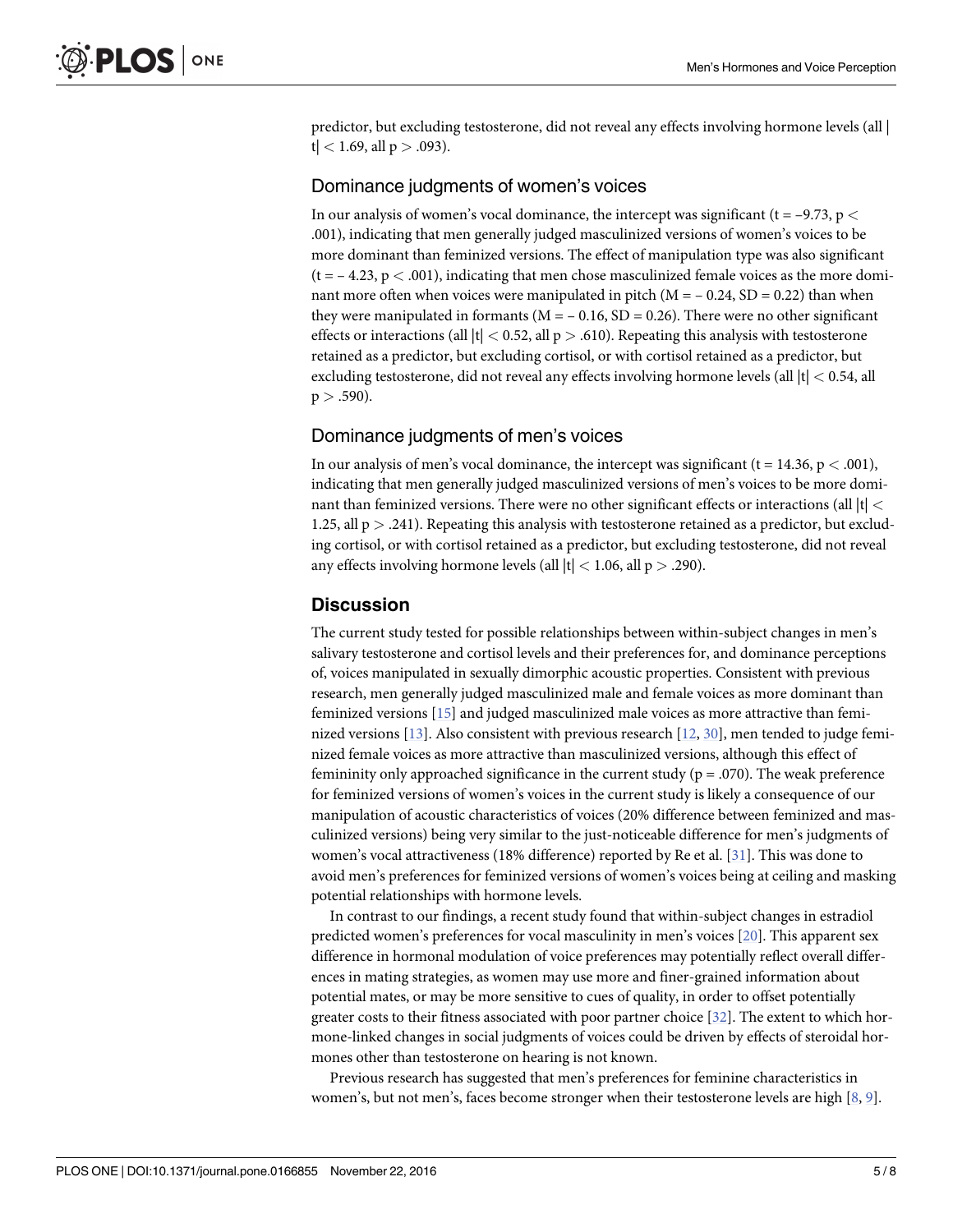<span id="page-6-0"></span>By contrast with these results for men's face preferences, the current study observed no significant effect of testosterone on men's preferences for sexually dimorphic characteristics in either women's or men's voices. Previous research has also suggested that the tendency to ascribe dominance to men displaying masculine facial characteristics might also be greater when men's own testosterone levels are low [\[18,](#page-7-0) [19\]](#page-7-0). However, the current study observed no significant effect of testosterone on men's dominance perceptions of either women's or men's voices. We also observed no effects of cortisol on men's responses to sexually dimorphic vocal characteristics when judging the attractiveness or dominance of voices. Although previous research suggested that social perceptions of sexually dimorphic characteristics in voices are very similar to those reported in the face perception literature [\[30,](#page-8-0) [33\]](#page-8-0), it is possible that using more socially relevant stimuli (e.g., sentences) could produce effects of hormones on voice perception that were not apparent in the current study. The results of the current study suggest that hormone-linked changes in responses to sexually dimorphic characteristics that have previously been reported for men's perceptions of faces [[8](#page-7-0), [9\]](#page-7-0) do not occur for men's perceptions of voices.

#### **Supporting Information**

**S1 [Analysis](http://www.plosone.org/article/fetchSingleRepresentation.action?uri=info:doi/10.1371/journal.pone.0166855.s001) Script.** (R)

**S1 [Data](http://www.plosone.org/article/fetchSingleRepresentation.action?uri=info:doi/10.1371/journal.pone.0166855.s002).** (CSV)

**S1 [Supplementary](http://www.plosone.org/article/fetchSingleRepresentation.action?uri=info:doi/10.1371/journal.pone.0166855.s003) Materials.** (PDF)

#### **Acknowledgments**

Parts of this research were funded by a European Research Council grant to BCJ, an ESRC studentship to MK, and ESRC grant to LMD and BCJ, an Ontario Ministry of Research and Innovation Early Researcher Award to DRF, and by the European Commission through a Marie Sklodowska-Curie individual Fellowship to KP.

#### **Author Contributions**

**Conceptualization:** MK BCJ LMD. **Data curation:** MK LMD BCJ. **Formal analysis:** MK LMD BCJ. **Funding acquisition:** MK BCJ LMD DRF KP. **Methodology:** KP DRF BCJ AH. **Project administration:** ACH MK JW CIF. **Resources:** KP DRF LMD BCJ. **Software:** LMD. **Supervision:** LMD BCJ. **Visualization:** MK.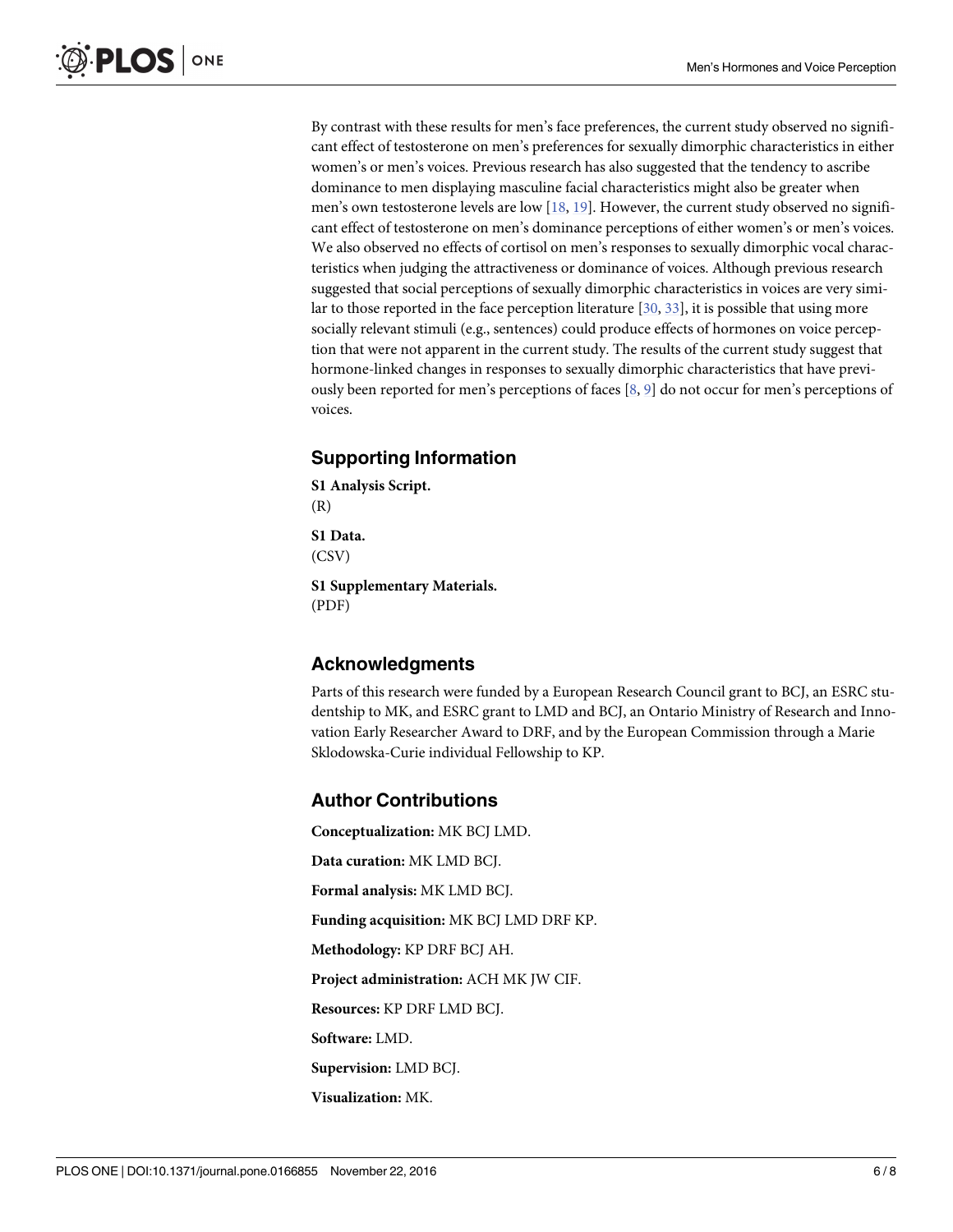<span id="page-7-0"></span>**Writing – original draft:** MK BCJ.

**Writing – review & editing:** MK ACH JW CIF KP DRF LMD BCJ.

#### **References**

- **[1](#page-1-0).** Jasienska G, Zomkiewicz A, Ellison PT, Lipson SF, Thune I. Large breasts and narrow waists indicate high reproductive potential in women. P R Soc B 2004; 271: 1213–1217.
- **[2](#page-1-0).** Law Smith MJ, Perrett DI, Jones BC, Cornwell RE, Moore FR, Feinberg DR, et al. Facial appearance is a cue to oestrogen levels in women. P R Soc B. 2006; 273: 135–140.
- **[3](#page-1-0).** Gray AW, Boothroyd LG. Female facial appearance and health. Evol Psychol. 2012; 10: 66–77. PMID: [22833849](http://www.ncbi.nlm.nih.gov/pubmed/22833849)
- **[4](#page-1-0).** Thornhill R, Gangestad SW. Facial sexual dimorphism, developmental stability, and susceptibility to disease in men and women. Evol Hum Behav. 2006; 27: 131–134.
- **[5](#page-1-0).** Law Smith MJ, Deady DK, Moore FR, Jones BC, Cornwell RE, Stirrat M, et al. Maternal tendencies in women are associated with estrogen levels and facial femininity. Horm Behav. 2012; 61: 12–16. doi: [10.1016/j.yhbeh.2011.09.005](http://dx.doi.org/10.1016/j.yhbeh.2011.09.005) PMID: [21983237](http://www.ncbi.nlm.nih.gov/pubmed/21983237)
- **[6](#page-1-0).** Pisanski K, Fraccaro PJ, Tigue CC, O'Connor JJM, Röder S, Andrews PW, et al. Vocal indicators of body size in men and women: a meta-analysis. Anim Behav. 2014; 95: 89–99.
- **[7](#page-1-0).** Puts DA, Jones BC, DeBruine LM. Sexual selection on human faces and voices. Annu Rev Sex Res. 2012; 49: 227–243.
- **[8](#page-1-0).** Welling LLM, Jones BC, DeBruine LM, Smith FG, Feinberg DR, Little AC, Al-Dujaili EAS. Men report stronger attraction to femininity in women's faces when their testosterone levels are high. Horm Behav. 2008; 54: 703–708. doi: [10.1016/j.yhbeh.2008.07.012](http://dx.doi.org/10.1016/j.yhbeh.2008.07.012) PMID: [18755192](http://www.ncbi.nlm.nih.gov/pubmed/18755192)
- **[9](#page-2-0).** Welling LLM, Persola L, Wheatley JR, Cárdenas RA, Puts DA. Competition and men's face preferences. Pers Indiv Differ. 2013; 54: 414–419.
- **[10](#page-2-0).** Archer J. Testosterone and human aggression: An evaluation of the challenge hypothesis. Neurosci Biobehav R. 2006; 30: 319–345.
- **[11](#page-2-0).** Puts DA, Pope LE, Hill AK, Ca´rdenas RA, Welling LLM, Wheatley JR, Breedlove SM. Fulfilling desire: Evidence for negative feedback between men's testosterone, sociosexual psychology, and sexual partner number. Horm Behav. 2015; 70: 14–21. doi: [10.1016/j.yhbeh.2015.01.006](http://dx.doi.org/10.1016/j.yhbeh.2015.01.006) PMID: [25644313](http://www.ncbi.nlm.nih.gov/pubmed/25644313)
- **[12](#page-2-0).** Feinberg DR, DeBruine LM, Jones BC, Perrett DI. The role of femininity and averageness of voice pitch in aesthetic judgments of women's voices. Perception, 2008; 37: 615–623. PMID: [18546667](http://www.ncbi.nlm.nih.gov/pubmed/18546667)
- **[13](#page-4-0).** Jones BC, Feinberg DR, DeBruine LM, Little AC, Vukovic J. A domain-specific opposite-sex bias in human preferences for manipulated voice pitch. Anim Behav. 2010; 79: 57–62.
- **[14](#page-2-0).** Pisanski K, Rendall D. The prioritization of voice fundamental frequency or formants in listeners' assessments of speaker size, masculinity, and attractiveness. J Acoust Soc Am. 2011; 129: 2201– 2212. doi: [10.1121/1.3552866](http://dx.doi.org/10.1121/1.3552866) PMID: [21476675](http://www.ncbi.nlm.nih.gov/pubmed/21476675)
- **[15](#page-2-0).** Puts DA. Beauty and the beast: Mechanisms of sexual selection in humans. Evol Hum Behav. 2010; 31: 157–175.
- **[16](#page-2-0).** Puts DA, Apicella CL, Ca´rdenas RA. Masculine voices signal men's threat potential in forager and industrial societies. P R Soc B, 2011; rspb20110829.
- **[17](#page-2-0).** Sell A, Bryant G, Cosmides L,Tooby J, Sznycer D, von Rueden C, et al. Adaptations in humans for assessing physical strength and fighting ability from the voice. P R Soc B. 2010; 277, 3509–3518.
- **[18](#page-2-0).** Watkins CD, Jones BC. Priming men with different contest outcomes modulates their dominance perceptions. Behav Ecol. 2012; 23: 539–543.
- **[19](#page-2-0).** Welling LLM, Moreau BJP, Bird BM, Hansen S, Carre´ JM. Exogenous testosterone increases men's perceptions of their own physical dominance. Psychoneuroendocrino. 2016; 64: 136–142.
- **[20](#page-3-0).** Pisanski K, Hahn AC, Fisher C, DeBruine LM, Feinberg DR, Jones BC. Changes in salivary estradiol predict changes in women's preferences for vocal masculinity. Horm Behav. 2014; 66: 493–497. doi: [10.1016/j.yhbeh.2014.07.006](http://dx.doi.org/10.1016/j.yhbeh.2014.07.006) PMID: [25051294](http://www.ncbi.nlm.nih.gov/pubmed/25051294)
- **[21](#page-3-0).** Boersma P, Weenink D. Praat: Doing phonetics by computer (Version 5.2.15). 2013.
- **[22](#page-3-0).** Papacosta E, Nassis GP. Saliva as a tool for monitoring steroid, peptide and immune markers in sport and exercise science. J Sci Med Sport. 2011; 14: 424–434. doi: [10.1016/j.jsams.2011.03.004](http://dx.doi.org/10.1016/j.jsams.2011.03.004) PMID: [21474377](http://www.ncbi.nlm.nih.gov/pubmed/21474377)